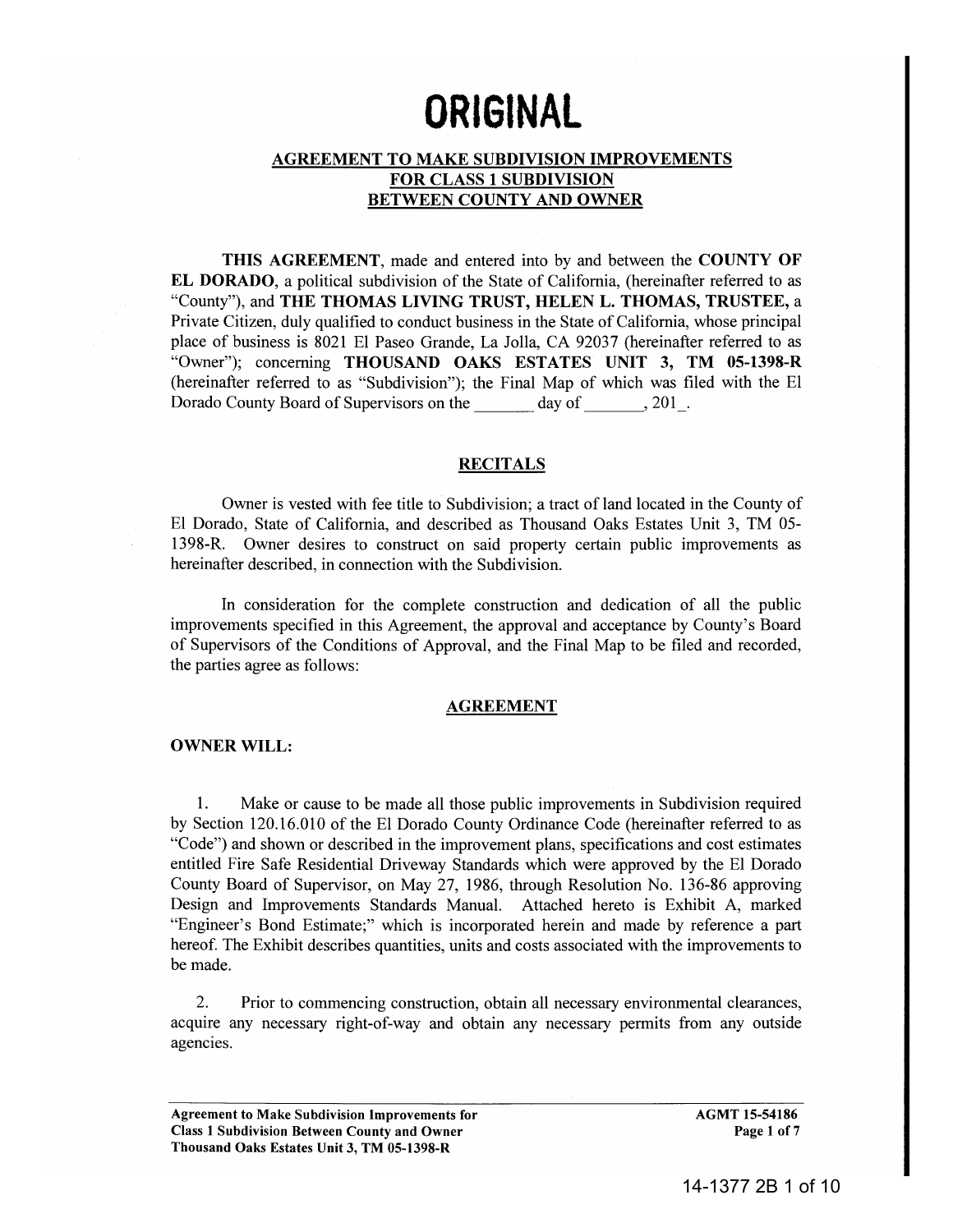3. Complete the Subdivision improvements contemplated under this Agreement within two (2) years from the date that the Subdivision Final Map is filed with the El Dorado County Board of Supervisors.

4. Install or cause to be installed, modify or cause to be modified, any and all erosion and sediment control features, whether temporary or permanent, deemed necessary by the County Engineer to ensure compliance with the Clean Water Act, the Statewide General Permit, and County's, Grading, Erosion and Sediment Control Ordinances. Failure to comply with this provision shall constitute a material breach of this Agreement.

5. Post security acceptable to County as provided in Section 120.16.050 of the Code. In the event that the Sureties issuing the posted securities are subsequently downgraded to a rating unacceptable to County in its sole discretion, Owner shall, upon twenty (20) days written notice by County, post replacement securities that are acceptable to County.

6. Provide for and pay the costs of related civil engineering services, including the costs of inspection and utility relocation when required, and attorneys' fees, costs, and expenses of legal services.

7. Provide deposit for and pay to County all costs of construction oversight, inspection, administration and acceptance of the work by County in accordance with the County Engineer Fee Schedule adopted by Resolution of the Board of Supervisors of El Dorado County.

8. Have as-built plans prepared by a civil engineer acceptable to County's Community Development Agency, Transportation Division and filed with the Transportation Division Director as provided in Section 120.16.060 of the Code.

9. Repair at Owner's sole cost and expense, any defects, in workmanship or materials, which appear in the work within one (1) year following acceptance of the work by County.

10. To the fullest extent allowed by law, defend, indemnify and hold County and its officers, agents, employees and representatives harmless against and from any and all claims, suits, losses, damages and liability for damages of every name, kind and description, including attorneys fees and costs incurred, brought for, or on account of, injuries to or death of any person, including but not limited to workers, County employees, and the public, or damage to property, or any other economic or consequential losses, which are claimed to or in any way arise out of or are connected with Owner's work, design, operation, construction of the improvements, or performance of this Agreement, regardless of the existence or degree of fault or negligence on the part of County, Owner, any contractor(s), subcontractor(s) and employee(s) of any of these, except for the sole, or active negligence of County, its officers, agents, employees and representatives, or as expressly provided by statute. This duty of Owner to indemnify and save County harmless includes the duties to defend set forth in California Civil Code section 2778.

Agreement to Make Subdivision Improvements for Class 1 Subdivision Between County and Owner Thousand Oaks Estates Unit 3, TM 05-1398-R

AGMT 15-54186 Page 2 of 7

14-1377 2B 2 of 10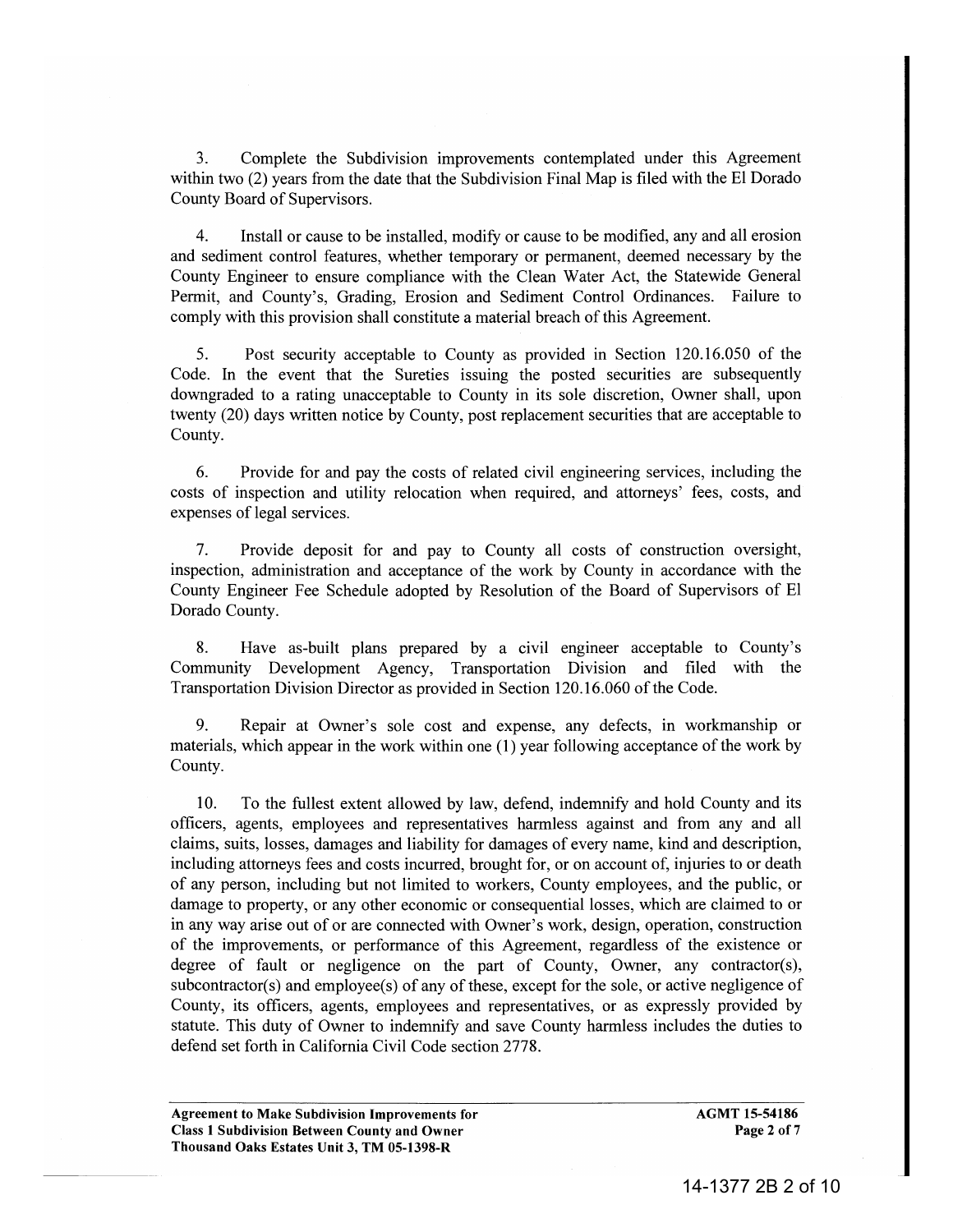This duty to indemnify is separate and apart from any insurance requirements and shall not be limited thereto.

11. Enter into another agreement with County for all road improvements to be performed on County property. Such agreement shall also include a requirement that Owner furnish insurance and bonds that comply with the standard County insurance and bonding requirements in the amounts stated, to be approved by the County's Risk Management Division.

12. Provide continuous, sufficient access to Owner's successors and assigns, including but not limited to its Surety and Surety's agents, to the Subdivision to enable the public improvements to be constructed and completed. Access shall be continuous until completion of said public improvements, and release by County of the security underlying this Agreement.

13. Agree that said agreement to provide continuous, sufficient access is irrevocable and shall run with the land and shall be binding upon and inure to the benefit of the heirs, successors, assigns and personal representatives of Owner.

## COUNTY WILL:

14. Upon execution of this Agreement and receipt of good and sufficient security as required by Section 120.16.050 of the Code, and upon compliance with all requirements of law, including all County ordinances, approve the Final Map of the Subdivision.

15. Upon receipt of a Certificate from the County Engineer stating that a portion of the public improvements agreed to be performed herein has been completed, describing generally the work so completed and the estimated total cost of completing the remainder of the public improvements agreed upon to be performed herein, accept new security as provided in Section 120.16.040 of the Code.

16. Release the security posted in accordance with Sections 120.16.040 and 120.16.052 of the Code.

1 7. Require Owner to make such alterations, deviations, additions to, or deletions from, the improvements shown and described on the plans, specifications, and cost estimates as may be deemed by the County Engineer to be necessary or advisable for the proper completion or construction of the whole work contemplated.

18. Require Owner to maintain, and to make such alterations, deviations, additions to, or deletions from, the project erosion control features shown and described on the plans, specifications and cost estimates and the Storm Water Pollution Prevention Plan (SWPPP) as may be deemed by the County Engineer to be necessary or advisable for compliance with the Clean Water Act, Statewide General Permit requirements and County's Grading, Erosion and Sediment Control Ordinances.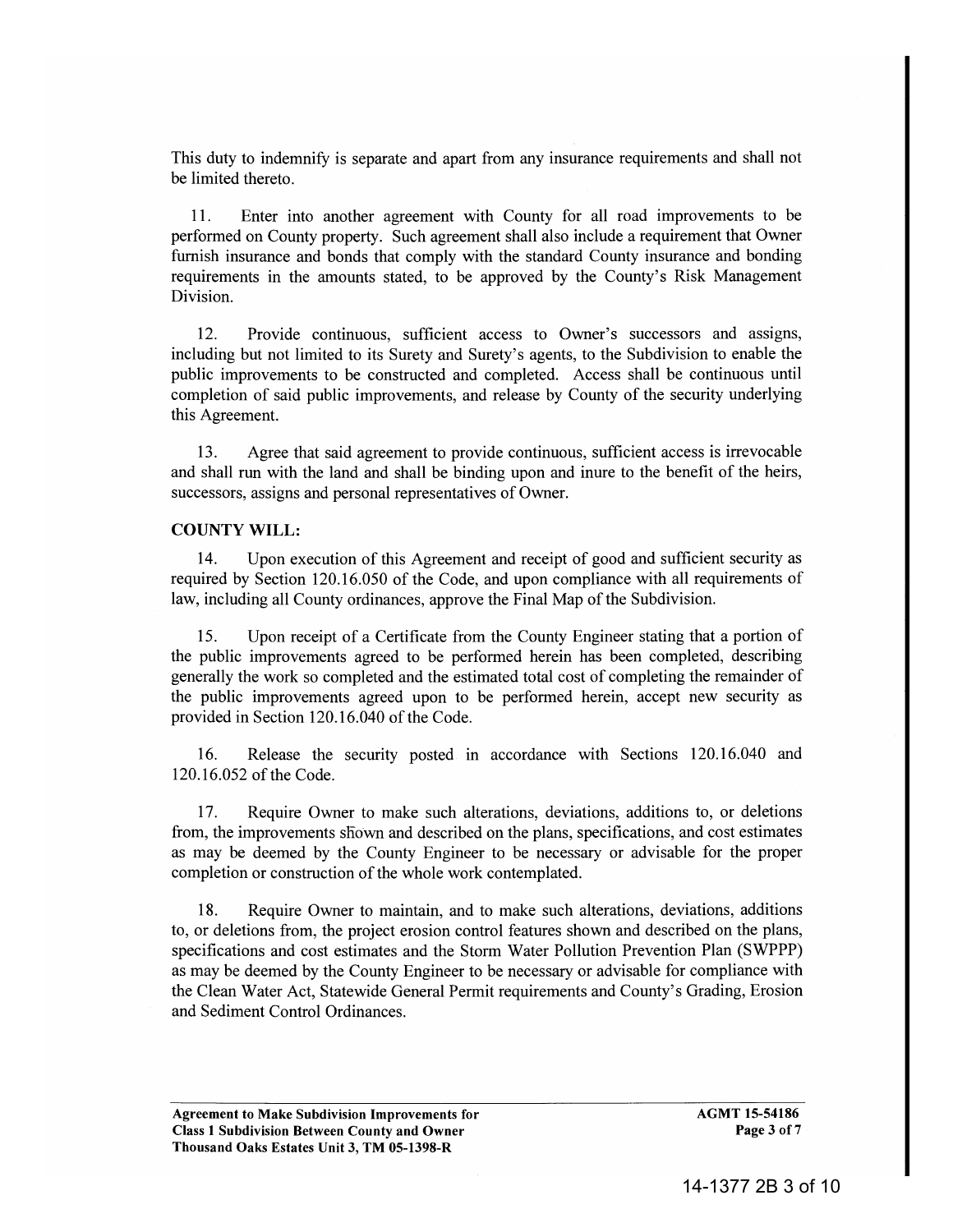19. Upon completion of the public improvements agreed to be performed herein, adopt a resolution accepting or rejecting the streets of said Subdivision into County's road system for maintenance.

20. Retain a portion of the security posted in the amount of ten percent  $(10\%)$  of the estimated cost of all of the improvements for one (1) year following acceptance of the work by County to secure the repair of any hidden defects in workmanship or materials which may appear.

21. Require Owner to pay County for costs, expenses and reasonable attorneys' fees to be paid by Owner should County be required to commence an action to enforce the provisions of this Agreement, to enforce the security obligations provided herein, and all attorneys' fees, costs, and expenses of litigation incurred by County even if Owner subsequently proceeds to complete the work.

## ADDITIONAL PROVISIONS:

22. The estimated cost of installing all of the improvements is Three Thousand Three Hundred Seventeen Dollars and Eighty Cents (\$3,317.80).

23. Owner shall conform to and abide by all Federal, State and local building, labor and safety laws, ordinances, rules and regulations. All Work and materials shall be in full accordance with the latest rules and regulations of the State Fire Marshal, safety orders of the Division of Industrial Safety, California Electrical Code, California Building Code, California Plumbing Code, and any and all other applicable laws and regulations. Nothing in this Agreement, including but not limited to the improvement plans and specifications and cost estimates, is to be construed to permit work not conforming to these codes.

24. Inspection of the work and/or materials or statements by any officer, agent, or employee of County indicating that the work or any part thereof complies with the requirements of this Agreement, or acceptance of the whole or any part of said work and/or materials, or payments therefore, or any combination or all of these acts, shall not relieve Owner of its obligation to fulfill this Agreement as prescribed; nor shall County be stopped from bringing any action for damages arising from the failure to comply with any terms and conditions hereof.

25. This Agreement may be amended by mutual consent of the parties hereto. Said amendments shall become effective only when in writing and fully executed by duly authorized officers of the parties hereto.

26. Neither this Agreement, nor any part thereof may be assigned by Owner without the express written approval of County.

27. All notices to be given by the parties hereto shall be in writing and served by depositing same in the United States Post Office, postage prepaid and return receipt requested.

AGMT 15-54186 Page 4 of 7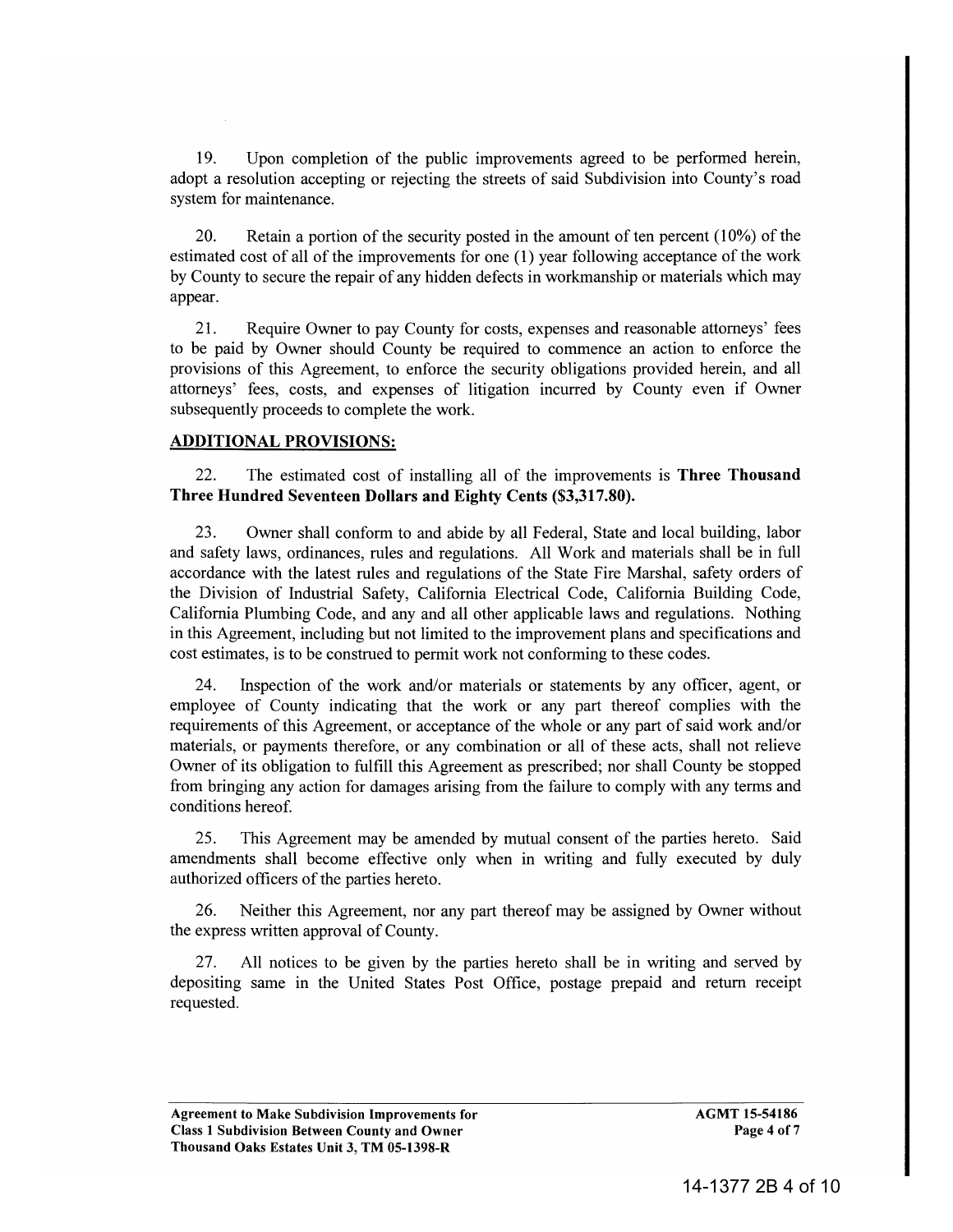Notices to County shall be in duplicate and addressed as follows:

County of El Dorado County of El Dorado Community Development Agency Community Development Agency Transportation Division Transportation Division 2850 Fairlane Court 2850 Fairlane Court Placerville, CA 95667 Placerville, CA 95667

Attn.: Andrew S. Gaber, P.E. Attn.: Gregory Hicks, P.E. Deputy Director Development/ROW/Environmental

Senior Civil Engineer

or to such other location as County directs.

Notices to Owner shall be addressed as follows:

The Thomas Living Trust Helen L. Thomas, Trustee c/o Wayne D. Thomas 8021 El Paseo Grande La Jolla, California 92037 Attn.: Wayne D. Thomas

or to such other location as Owner directs.

28. The County officer or employee with responsibility for administering this Agreement is Andrew S. Gaber, P.E., Deputy Director, Development/ROW/ Environmental, Community Development Agency, or successor.

29. Any action arising out of this Agreement, including, but not limited to, litigation, mediation, or arbitration, shall be brought in El Dorado County, California, and shall be resolved in accordance with the laws of the State of California.

30. The parties to this Agreement represent that the undersigned individuals executing this Agreement on their respective behalf are fully authorized to do so by law or other appropriate instrument and to bind upon said parties to the obligations set forth herein.

AGMT 15-54186 Page 5 of 7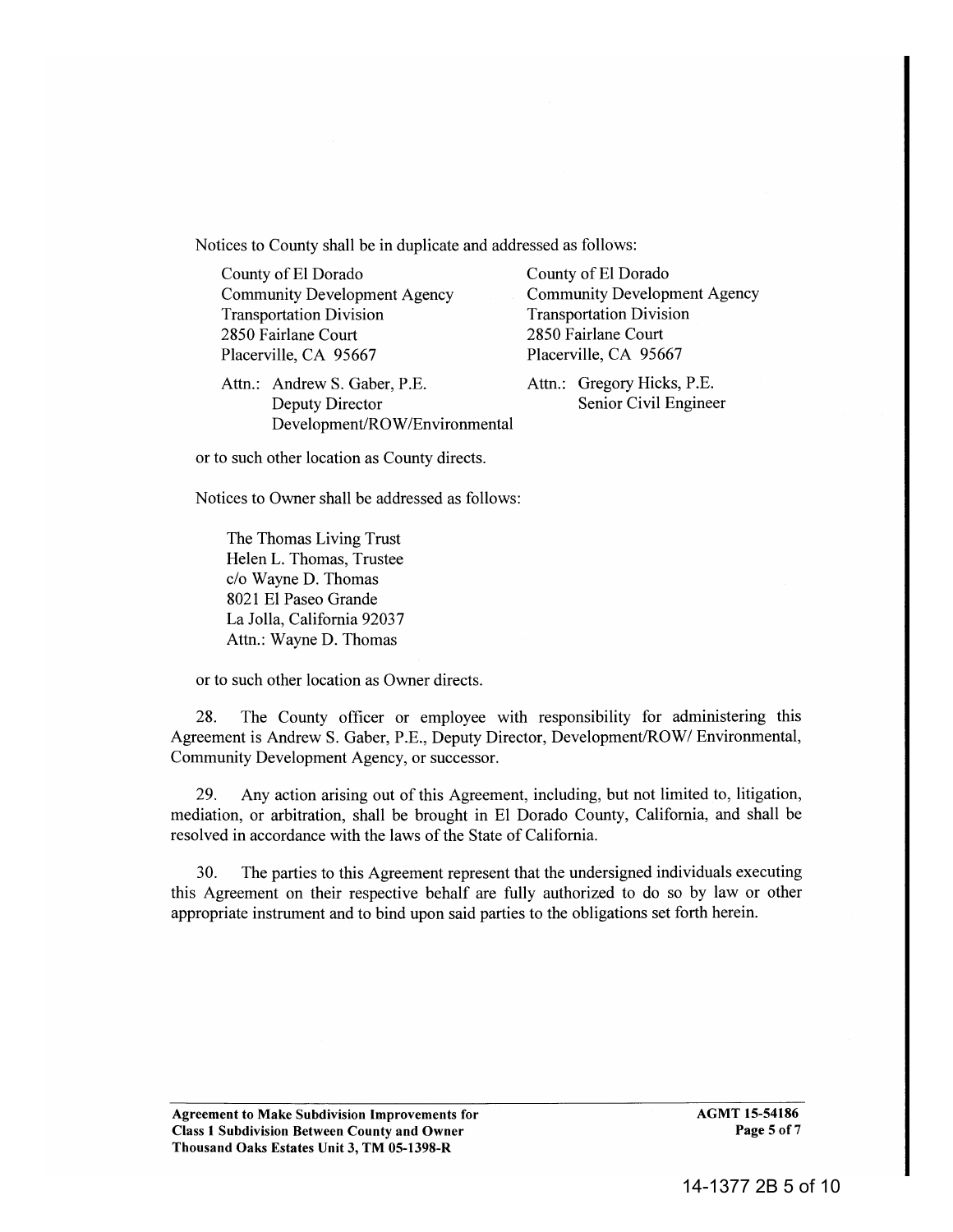Requesting Division and Contract Administrator Concurrence:

*ng* Division and Co<br>  $\bigg(\begin{array}{c} \begin{array}{c} \begin{array}{c} \end{array} \\ \begin{array}{c} \end{array} \\ \begin{array}{c} \end{array} \end{array} \end{array}$ By:  $\underbrace{\hspace{1cm}}$  Andrew S. Gaber, P.E.

Dated:  $A_{\cup 9}$  3, 2015

Deputy Director Development/ROW /Environmental Community Development Agency

## Requesting Department Concurrence:

By:  $\frac{1}{\sqrt{h}M}$ , redutt.

Community Development Agency

Dated: 8/3/15

Agreement to Make Subdivision Improvements for Class 1 Subdivision Between County and Owner Thousand Oaks Estates Unit 3, TM 05-1398-R

AGMT 15-54186 Page 6 of 7

14-1377 2B 6 of 10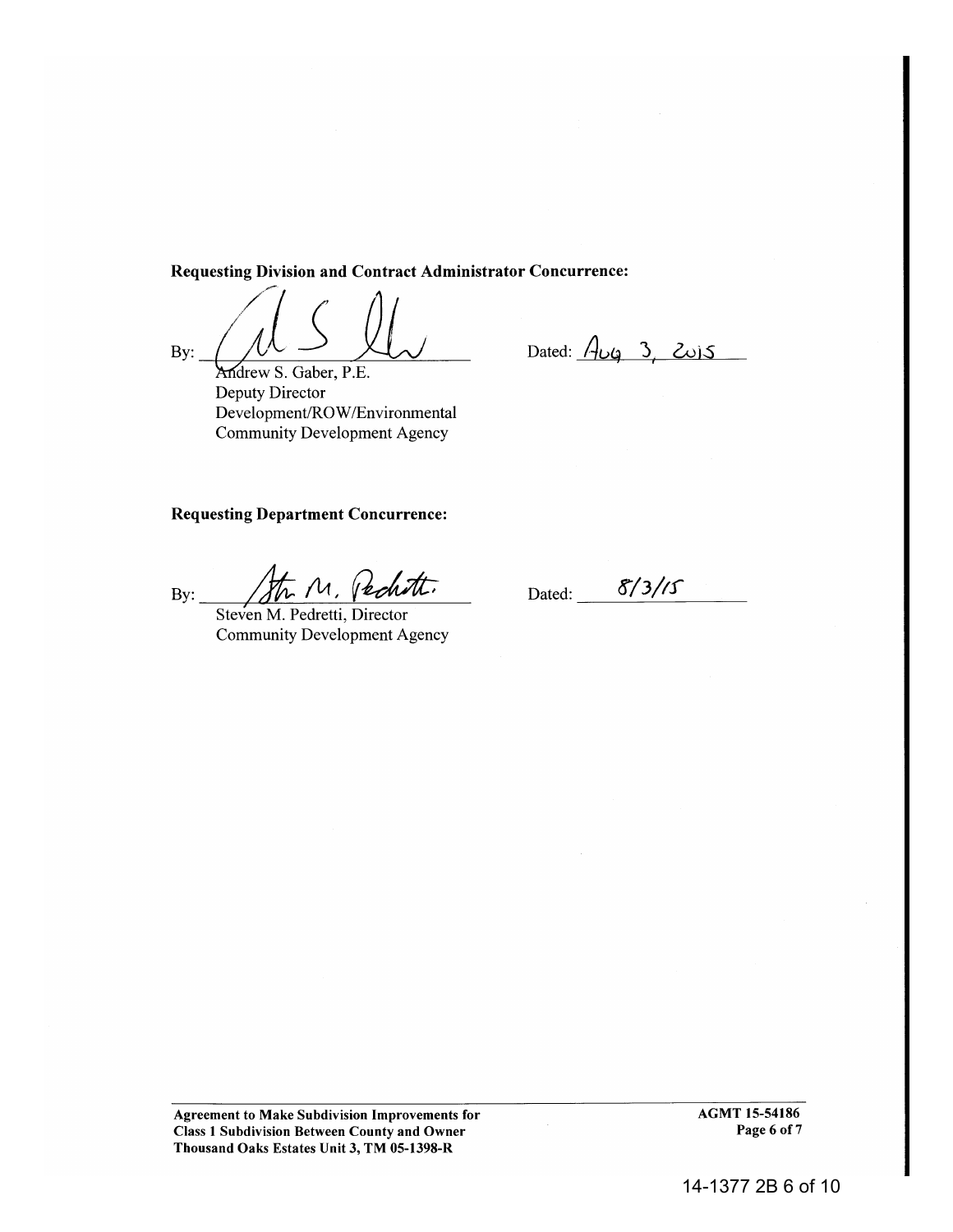IN WITNESS WHEREOF, the parties hereto have executed this Agreement on the dates indicated below, the latest of which shall be deemed to be the effective date of this Agreement.

## --COUNTY OF EL DORADO--

By: ---------------------------

Dated: ------------------

Board of Supervisors "County"

Attest: James S. Mitrisin Clerk of the Board of Supervisors

By:  $\qquad$ 

Deputy Clerk

Dated:

--THE THOMAS LIVING TRUST--

 $\n By: \n *Helen L. Thomas*\n$ 

Trustee "Owner"

 $2015$ <sup>4r-</sup> Dated: <u>6 - 08</u> 3075

*Notary Acknowledgment Attached* 

Agreement to Make Subdivision Improvements for Class 1 Subdivision Between County and Owner Thousand Oaks Estates Unit 3, TM 05-1398-R

AGMT 15-54186 Page 7 of 7

14-1377 2B 7 of 10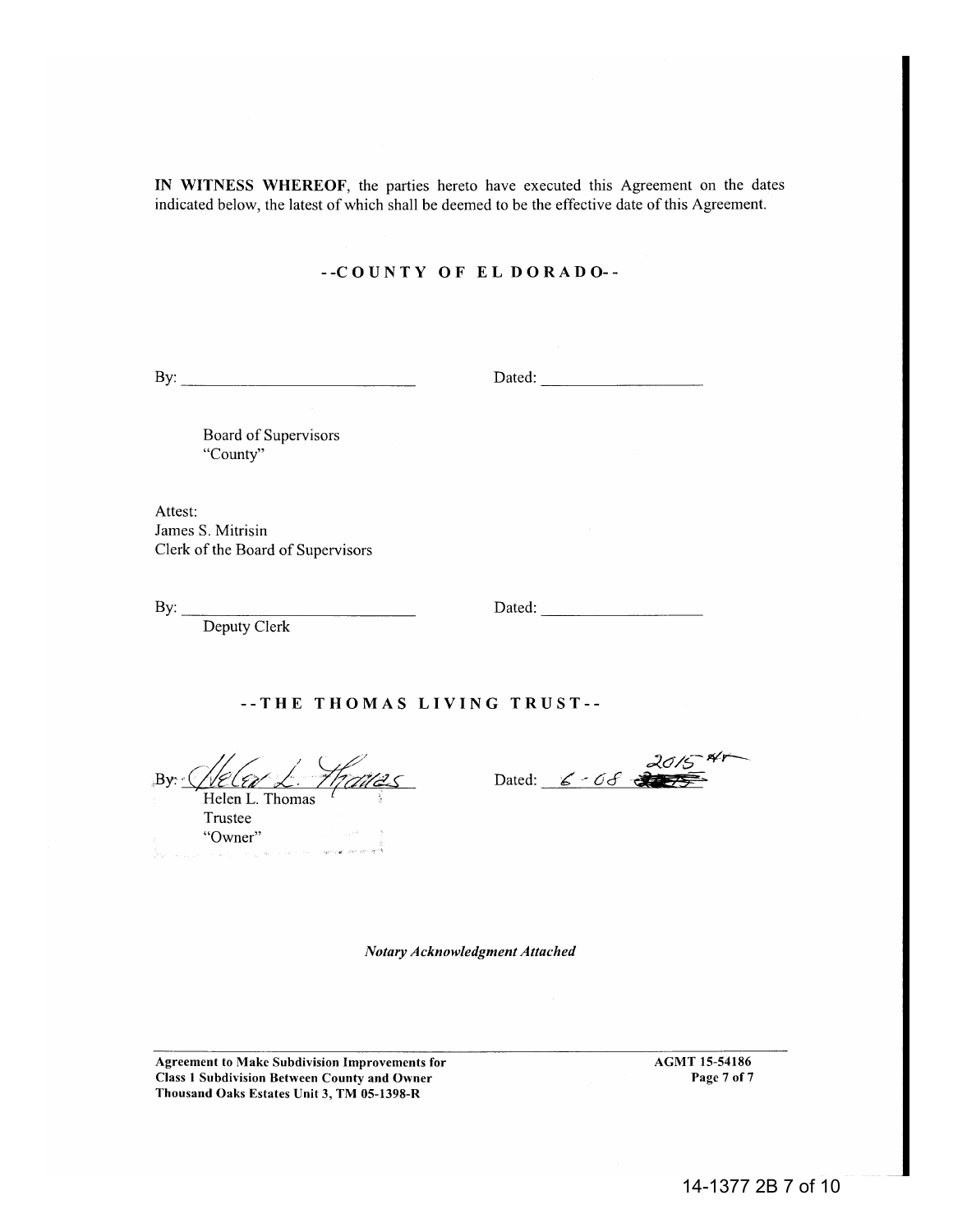#### Certificate of Completion of Subdivision Improvements

I hereby certify that the following improvements for Thousand Oaks Estates Unit 3, TM 05-1398 have been completed, to wit:

|                       | <b>Total Amount</b> | Percent<br><b>Complete</b> | <b>Remaining</b><br>Amount |
|-----------------------|---------------------|----------------------------|----------------------------|
| Streets Improvements  | 3,130.00            | 100%l                      | \$0.00                     |
| Bond Enforcement (2%) | 62.60               | 0%                         | \$62.60                    |
| Inspection (4%)       | 125.20              | 100%l                      | \$0.00                     |
| <b>Totall S</b>       | 3.317.80            |                            | \$62.60                    |

I estimate the total cost of completing the improvements agreed to be performed by the Owner to be Three Thousand Three Hundred Seventeen Dollars and Eighty Cents (\$3,317.80).

I estimate the total cost of completing the remainder of the improvements to be Zero Dollars and Zero Cents (\$0.00) and the cost of the completed work to be Three Thousand Two Hundred Fifty-Five Dollars and Twenty Cents (\$3,255.20).

The amount of the Performance Bond is Three Hundred Thirty-One DoUars and Seventy-Eight Cents (\$331.78), representing 10% of the Total Amount.

The amount of the Laborers and Materialmens Bond is One Thousand Six Hundred Twenty-Seven Dollars and Sixty Cents (\$1,627.60), which is 50% of the Total Cost of the Improvements.

DATED:  $6/8/5$ 

U scic ์ค่ Olga Sciorelli, PE 71204 Ğ 1204 CTA Engineering & Surveying 3233 Monier Circle Rancho Cordova, CA 95742

ACCEPTED BY THE COUNTY OF EL DORADO

DATED:  $\frac{5}{3}$ /2015

Andrew S. Gaber, P.E. Deputy Director Development/ROW /Environmental

Agreement to Make Subdivision Improvements for Class I Subdivision Between County, Owner and Subdivider Thousand Oaks Estates Unit 3 TM OS-1398

AGMf IS-S4186 Certificate of Completion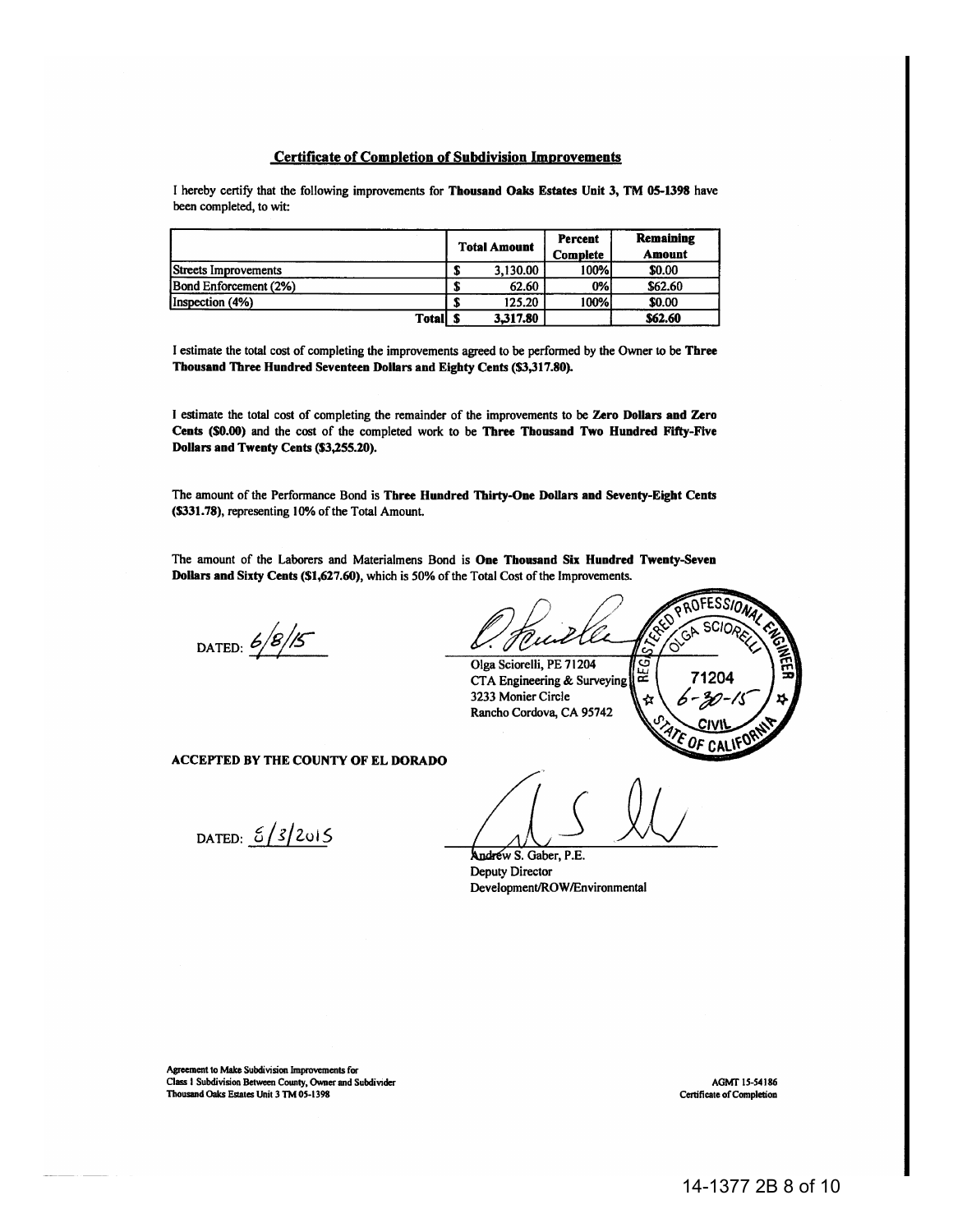



#### **THOUSAND OAKS ESTATES UNIT 3** EL DORADO COUNTY **ENGINEER'S BOND ESTIMATE - (construction completed)**

| Description                   | Quantity                                                                              | Unit       | Unit Price                  | <b>Total Amount</b> |
|-------------------------------|---------------------------------------------------------------------------------------|------------|-----------------------------|---------------------|
| STREETS AND MISCELLANEOUS     |                                                                                       |            |                             |                     |
|                               |                                                                                       | İS         | \$3,130.00                  | \$3,130.00          |
| (see attached proposal)       |                                                                                       |            | Subtotal                    | \$3,130.00          |
| SOFT COSTS                    |                                                                                       |            |                             |                     |
| <b>Bond Enforcement Costs</b> |                                                                                       |            |                             | \$62.60             |
| Inspection                    |                                                                                       |            |                             | \$125.20            |
|                               |                                                                                       |            | <b>Total Soft</b>           | \$187.80            |
|                               |                                                                                       |            | <b>Total Estimated Cost</b> | \$3,317.80          |
|                               |                                                                                       |            |                             |                     |
|                               |                                                                                       |            |                             |                     |
|                               |                                                                                       |            |                             |                     |
|                               |                                                                                       |            |                             |                     |
|                               |                                                                                       |            |                             |                     |
|                               |                                                                                       |            |                             |                     |
|                               | Widening of Existing Encroachment Per 103B-1<br><b>EDC-CDA/D: No Exceptions Taken</b> | 72.18,2015 | 2% Direct<br>4% Direct      |                     |



3233 Monier Chole . Rancho Cordova, CA 95742 . T (916) 638-0919 . F (916) 638-2479 .

Date Prepared: 02/23/15

F:\0-CTA OFFICE\14-017-001 Thousand Oaks Estate Unit 3\Excel\Cost Estimates\2015\022315 OS engineer's bond estimate xlt